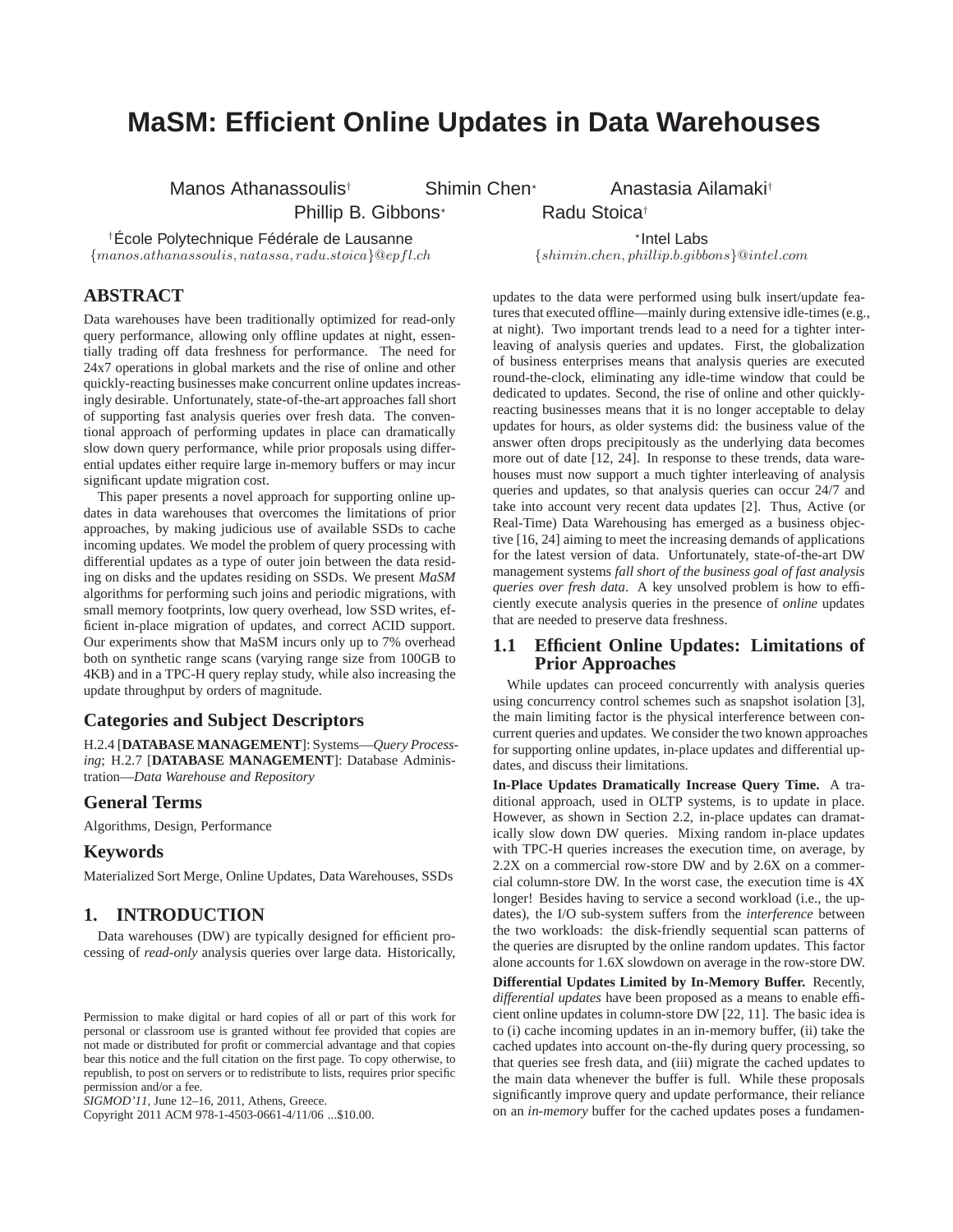

**Figure 1: An analysis of migration overheads for differential updates as a function of the memory buffer size. Overhead is normalized to the prior state-of-the-art using 16GB memory.**

tal trade-off between migration overhead and memory footprint, as illustrated by the "state-of-the-art" curve in Figure 1 (note: log-log scale, the lower the better). In order to halve the migration costs, one must double the in-memory buffer size so that migrations occur (roughly) half as frequently. Each migration is expensive, incurring the cost of scanning the entire DW, applying the updates and writing back the results [22, 11]. However, dedicating a significant fraction of the system memory solely to buffering updates degrades query operator performance as less memory is available for caching frequently accessed data structures (e.g., indices) and storing intermediary results (e.g., in sorting, hash-joins). Moreover, in case of a crash, the large buffer of updates in memory will be lost, prolonging crash recovery.

# **1.2 Our Solution: Cache Updates in SSDs**

We exploit the recent trend towards including a small amount of flash storage (SSDs) in mainly HDD-based computer systems [1]. Our approach follows the differential updates idea discussed above, but instead of being limited to an in-memory buffer, makes judicious use of available SSDs to cache incoming updates. Figure 2 presents the high-level framework. Updates are stored in an SSDbased update cache, which is 1%–10% of the main data size. When a query reads data, the relevant updates on SSDs are located, read, and merged with the bulk of the data coming from disks. A small in-memory buffer is used as a staging area for the efficient processing of queries and incoming updates. The updates are migrated to disks only when the system load is low or when updates reach a certain threshold (e.g., 90%) of the SSD size.

**Design Goals.** We aim to achieve the following five design goals:

- *Low query overhead with small memory footprint:* This addresses the main limitations of prior approaches.
- *No random SSD writes:* While SSDs have excellent sequential read/write and random read performance, random writes perform poorly because they often incur expensive erase and wearleveling operations [4]. Moreover, frequent random writes can transition an SSD into sub-optimal states where even the wellsupported operations suffer from degraded performance [4, 21].
- *Low total SSD writes per update:* A NAND flash cell can endure only a limited number of writes (e.g.,  $10^5$  writes for enterprise SSDs). Therefore, the SSDs' lifetime is maximized if we minimize the amount of SSD writes per incoming update.
- *Efficient in-place migration:* Migrations should occur infrequently while supporting high sustained update rate. Moreover, prior approaches [11, 22] migrate updates to a new copy of the DW and swap it in after migration completes, essentially doubling the disk capacity requirement. We want to remove such requirement by migrating to the main data in place.
- *Correct ACID support:* We must guarantee that traditional concurrency control and crash recovery techniques still work.



**Figure 2: Framework for SSD-based differential updates.**

Prior differential update approaches [22, 11] maintain indexes on the cached updates in memory, which we call Indexed Updates (IU). We find that naively extending IU to SSDs incurs up to 3.8X query slowdowns (Section 2.3 and 4.2). While employing log structured merge-trees (LSM) [15] can address many of IU's performance problems, LSM incurs a large number of writes per update, significantly reducing the SSDs' lifetime (Section 2.3).

At a high level, our framework is similar to the way Bigtable [7] handles incoming updates by caching them in HDDs and merging related updates into query responses. However, Bigtable's design is focused on neither low overhead for DW queries with small memory footprint, using SSDs and minimizing SSD writes, nor correct ACID support for multi-row transactions. Using SSDs instead of HDDs for the update cache is crucial to our design, as it reduces range scan query overhead by orders of magnitude for small ranges.

**Our Proposal: MaSM.** We propose MaSM (*materialized sortmerge*) algorithms that achieve the five design goals with the following techniques. First, we observe that the "Merge" component in Figure 2 is essentially an outer join between the main data on disks and the updates cached on SSDs. Among various join algorithms, we find that sort-merge joins fit the current context well: cached updates are sorted according to the layout order of the main data and then merged with the main data. We exploit external sorting algorithms both to achieve *small memory footprint* and to *avoid random writes* to SSDs. To sort  $||SSD||$  pages of cached updates on SSD, two-pass external sorting requires  $M = \sqrt{|\text{SSD}|}$  pages of memory. Compared with differential updates limited to an inmemory update cache, our approach can effectively use a small memory footprint, and exploits the larger on-SSD cache to greatly reduce migration frequency, as shown in the "our approach" curve in Figure 1.

Second, we optimize the two passes of the "Merge" operation: generating sorted runs and merging sorted runs. For the former, because a query should see all the updates that an earlier query has seen, we materialize and reuse sorted runs, amortizing run generation costs across many queries. For the latter, we build simple readonly indexes on materialized runs in order to reduce the SSD read I/Os for a particular query. Combined with the excellent sequential/random read performance of SSDs, this technique successfully achieves *low query overhead* (at most only 7% slowdowns in our experimental evaluation).

Third, we consider the *trade-off between memory footprint and SSD writes*. The problem is complicated because allocated memory is used for processing both incoming updates and queries. We first present a MaSM-2M algorithm, which achieves the minimal SSD writes per update, but allocates M memory for incoming updates and M memory for query processing. Then, we present a more sophisticated MaSM-M algorithm that reduces memory footprint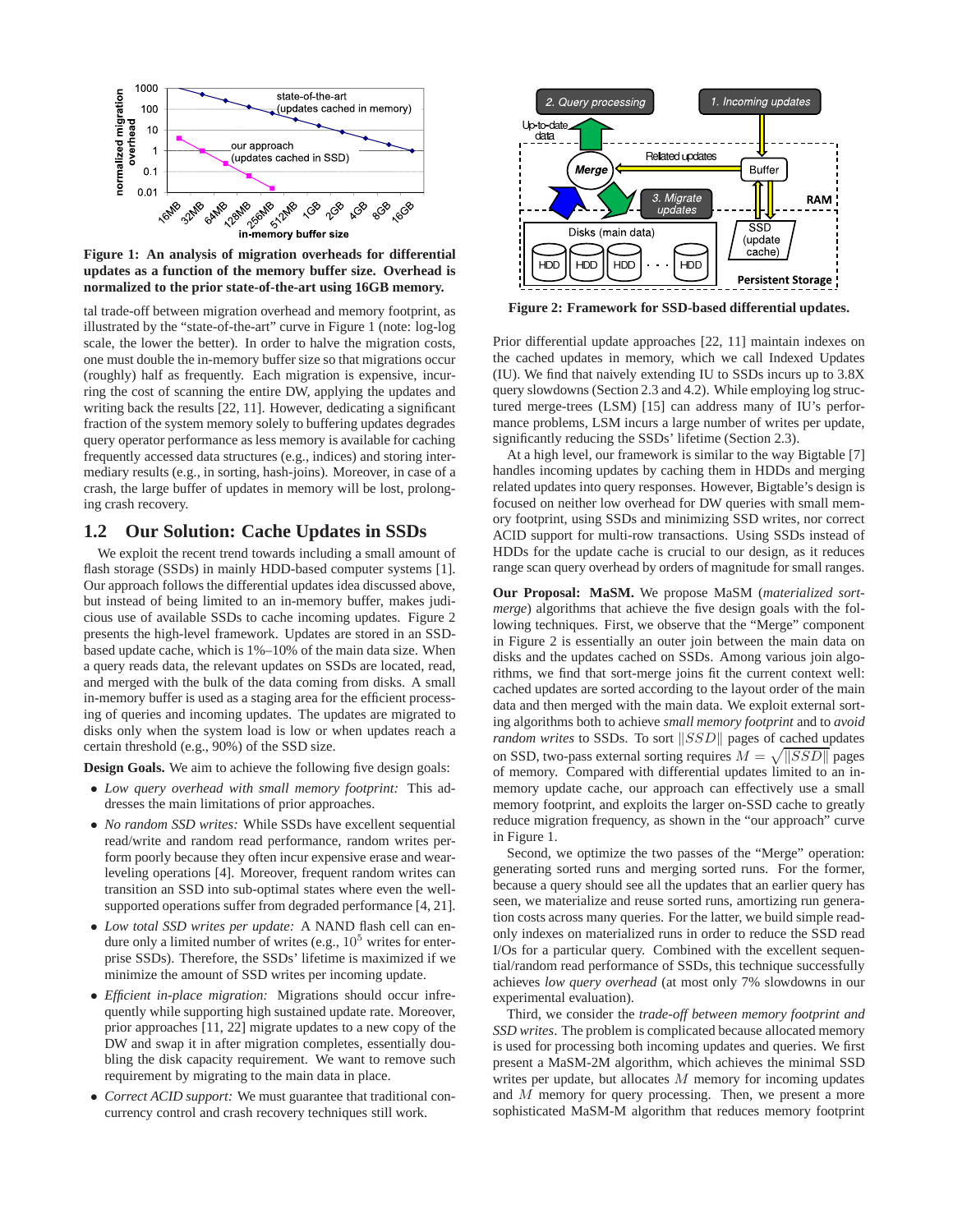to M but incurs extra SSD writes. We select optimal algorithm parameters to minimize SSD writes for MaSM-M. After that, we generalize the two algorithms into a MaSM- $\alpha$ M algorithm. By varying  $\alpha$ , we can obtain a spectrum of algorithms with different trade-offs between memory footprint and SSD writes.

Fourth, in order to support *in-place migration* and *ACID properties*, we propose to attach timestamps to updates, data pages, and queries. Using timestamps, MaSM can determine whether or not a particular update has been applied to a data page, thereby enabling concurrent queries during in-place migration. Moreover, MaSM guarantees serializability in the timestamp order among individual queries and updates. This can be easily extended to support two-phase locking and snapshot isolation for general transactions involving both queries and updates. Furthermore, crash recovery can use the timestamps to determine and recover only the updates in the memory buffer, but not those on (non-volatile) SSDs.

Finally, we minimize the impact of MaSM on the DBMS code in order to reduce the development effort to adopt the solution. Specifically, MaSM can be implemented in the storage manager (with minor changes to the transaction manager if general transactions are to be supported). It does not require modification to the buffer manager, query processor or query optimizer.

### **1.3 Contributions**

This paper makes the following contributions. First, to our knowledge, this is the first paper that exploits SSDs for efficient online updates in DWs. We propose a high-level framework and identify five design goals for a good SSD-based solution. Second, we propose MaSM algorithms that exploit a set of techniques to successfully achieve the five design goals. Third, we study the tradeoff between memory footprint and SSD writes with MaSM-2M, MaSM-M, and MaSM- $\alpha$ M. Fourth, we present a real-machine experimental study. Our results show that MaSM incurs only up to 7% overhead both on synthetic range scans (varying range size from 100GB to 4KB) and in a TPC-H query replay study, while also increasing the sustained update throughput by orders of magnitude. Finally, we discuss considerations for various DW-related aspects, including shared nothing architectures, Extract-Transform-Load (ETL) processes, secondary indexes, and materialized views.

**Outline.** Section 2 sets the stage for our study. Section 3 presents MaSM design for achieving the five design goals. Section 4 presents the experimental evaluation. Section 5 discusses related work and considerations for various DW-related issues. Section 6 concludes.

# **2. EFFICIENT ONLINE UPDATES AND RANGE SCANS IN DATA WAREHOUSES**

In this section, we first describe the basic concepts and clarify the focus of our study. As in most optimization problems, we would like to achieve good performance for the frequent use cases, while providing correct functional support in general. After that, we analyze limitations of prior approaches for handling online updates.

### **2.1 Basic Concepts and Focus of the Study**

**Data Warehouse.** Our study is motivated by large analytical DWs such as those characterized in the XLDB'07 report [2]. There is typically a front-end operational (e.g., OLTP) system that produces the updates for the back-end analytical DW. The DW can be very large (e.g., petabytes), and does not fit in main memory.

**Query Pattern.** Large analytical DWs often observe "highly unpredictable query loads", as described in [2]. Most queries involve "summary or aggregative queries spanning large fractions of the database". As a result, table range scans are frequently used in the



**Figure 3: TPC-H queries with random updates on a row store.**



**Figure 4: TPC-H queries with emulated random updates on a column store.**

queries. Therefore, we will focus on table range scans as the optimization target: preserving the nice sequential data access patterns of table range scans in the face of online updates. The evaluation will use the TPC-H benchmark, which is a decision support benchmark with emphasis on ad-hoc queries.

**Record Order.** In row stores, records are often stored in primary key order (with clustered indices). In column stores (that support online updates), the attributes of a record are aligned in separate columns allowing retrieval using a position value (RID)  $[11]$ .<sup>1</sup> We assume that range scans provide data in the order of primary keys in row stores, and in the order of RIDs in column stores. Whenever primary keys in row stores and RIDs in column stores can be handled similarly, we use "key" to mean both.

**Updates.** Following prior work on differential updates [11], we optimize for incoming updates of the following forms: (i) inserting a record given its key; (ii) deleting a record given its key; or (iii) modifying the field(s) of a record to specified new value(s) given its key.<sup>2</sup>,<sup>3</sup> We call these updates *well-formed* updates. Data in large analytical DWs are often "write-once, read-many" [2], a special case of well-formed updates. Note that well-formed updates do not require reading existing DW data. In contrast, general transactions can require an arbitrary number of reads and writes. This distinction is important because the reads in general transactions may inherently require I/O reads to the main data and thus interfere with the sequential data access patterns in table range scans. For wellformed updates, our goal is to preserve range scan performance as if there were no online updates. For general transactions involving both reads and updates, we provide correct functionality, while achieving comparable or better performance than conventional online update handling, which we will discuss in Section 4.2.

### **2.2 Conventional Approach: In-Place Updates**

In order to clarify the impact of online random updates in ana-

 $1$ Following prior work [11], we focus on a single sort order for the columns of a table. We discuss how to support multiple sort orders in Section 5.

<sup>&</sup>lt;sup>2</sup>We follow prior work on column stores to assume that the RID of an update is provided [11]. For example, if updates contain sort keys, RIDs may be obtained by searching the (in-memory) index on sort keys.

<sup>&</sup>lt;sup>3</sup>A modification that changes the key is treated as a deletion given the old key followed by an insertion given the new key.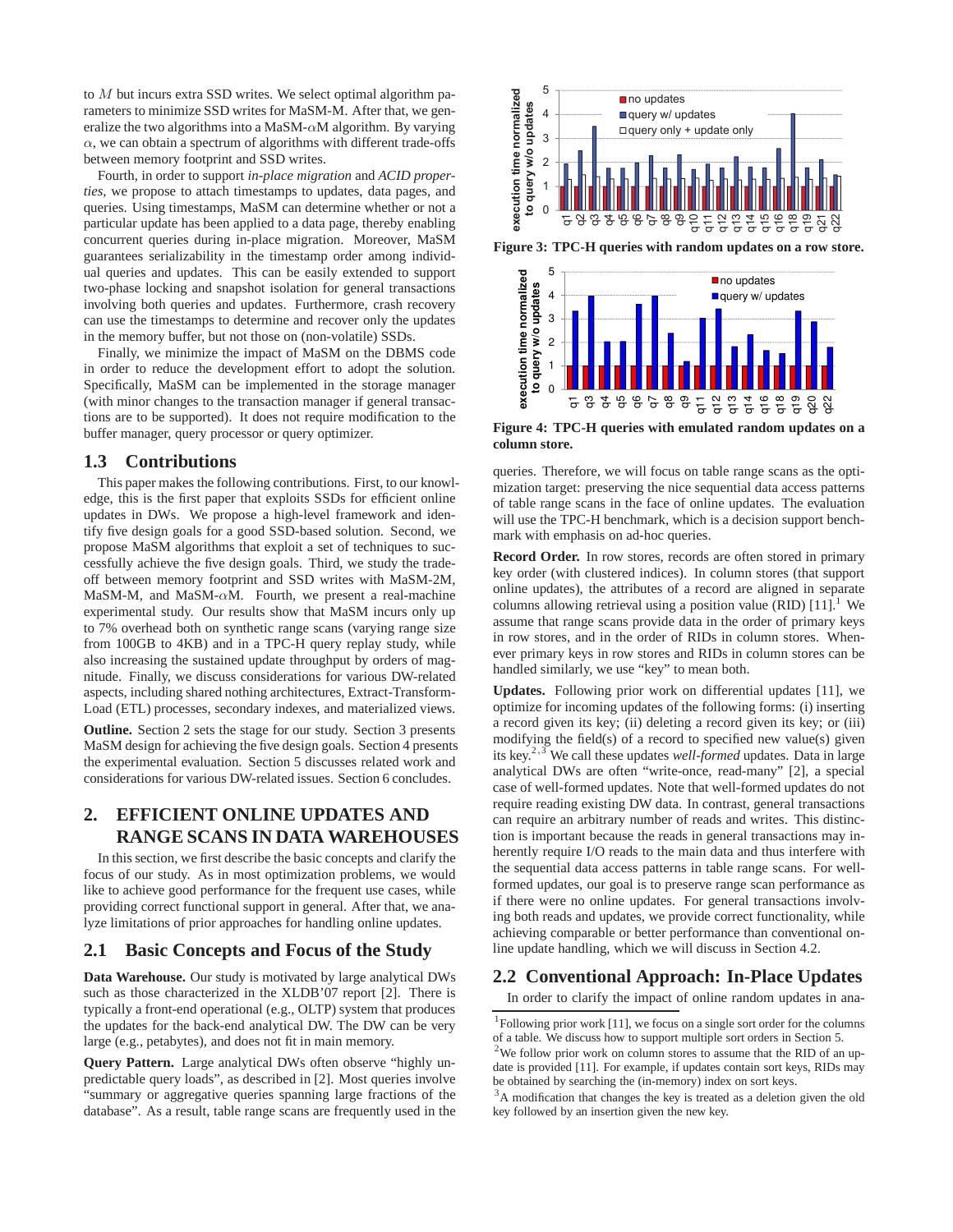

**Figure 5: Extending prior proposals of Indexed Updates (IU) to SSDs.**

lytic workloads, we execute TPC-H queries on both a commercial row-store *DBMS R* and a commercial column-store *DBMS C* while running online in-place updates.<sup>4</sup> The TPC-H scale factor is 30. We make sure that the database on disk is much larger than the allocated memory buffer size. We were able to perform concurrent updates and queries on the row store. However, the column store supports only offline updates, i.e., without concurrent queries. We recorded the I/O traces of offline updates, and when running queries on the column store, we use a separate program to replay the I/O traces outside of the DBMS to emulate online updates. During replay, we convert all I/O writes to I/O reads so that we can replay the disk head movements without corrupting the database.

Figure 3 compares the performance of TPC-H queries with no updates (first bar) and queries with online updates (second bar) on *DBMS R*. The third bar shows the sum of the first bar and the time for applying the same updates offline. Each cluster is normalized to the execution time of the first bar. Disk traces show sequential disk scans in all queries. As shown in Figure 3, queries with online updates see 1.5–4.1X slowdowns (2.2X on average), indicating significant performance degradation because of the random accesses of online updates. Moreover, the second bar is significantly higher than the third bar in most queries (with an average 1.6X extra slowdown). This shows that the increase in query response time is a result of not only having two workloads executing concurrently, but also the interference between the two workloads. Figure 4 shows a similar comparison for the column store *DBMS C*. Compared with queries with no updates, running in-place updates online slows down the queries by 1.2–4.0X (2.6X on average).

### **2.3 Prior Proposals: Indexed Updates (IU)**

Differential updates is the state-of-the-art technique for reducing the impact of online updates [11, 22]. While the basic idea is straightforward (as described in Section 1), the efforts of prior work and this paper are on the data structures and algorithms for efficiently implementing differential updates.

**In-Memory Indexed Updates.** Prior proposals maintain the cache for updates in main memory and build indexes on the cached updates [11, 22], which we call Indexed Updates (IU). Figure 5(a) shows the state-of-the-art IU proposal, Positional Delta Tree (PDT) designed for column stores [11]. PDT caches updates in an insert table, a delete table, and a modify table per database attribute. It builds a positional index on the cached updates using RID as the index key. Incoming updates are appended to the relevant insert/delete/modify tables. During query processing, PDT looks up the index with RIDs to retrieve relevant cached updates. Therefore, the PDT tables will be accessed in a random fashion during a range scan on the main data. Migration of the updates is handled by creating a separate copy of the main data, then making the new copy available when migration completes. Note that this requires twice as much data storage capacity as the main data size.

**Problems of Directly Extending IU to SSDs.** As discussed in Section 1, we aim to develop an SSD-based differential update solution that achieves the five design goals. To start, we consider directly extending IU to SSDs. As shown in Figure 5(b), the cached updates in insert/delete/modify tables are on SSDs. In order to *avoid random SSD writes*, incoming updates should be appended to these tables. For the same reason, ideally, the index is placed in memory because it sees a lot of random writes to accommodate incoming updates. Note that the index may consume a large amount of main memory, reducing the SSDs' benefit of saving memory footprint. We implemented this ideal-case IU following the above considerations (ignoring any memory footprint requirement). However, real-machine experiments show up to 3.8X query slowdowns even for this ideal-case IU (Section 4.2). We find that the slowdown is because the insert/delete/modify tables are randomly read during range scan operations. This is wasteful as an entire SSD page has to be read and discarded for retrieving a single update entry.

**Problems of Applying LSM to IU.** The log-structured merge-tree (LSM) is a disk-based index structure designed to support a high rate of insertions [15]. An LSM consists of multiple levels of trees of increasing sizes. PDT employs the idea of multiple levels of trees to support snapshot isolation in memory [11]. Here, we consider the feasibility of combining LSM and IU as an SSD-based solution.

As shown in Figure 5(c), LSM keeps the smallest  $C_0$  tree in memory, and  $C_1$ , ...,  $C_h$  trees on SSDs, where  $h \geq 1$ . Incoming updates are first inserted into  $C_0$ , then gradually propagate to the SSD-resident trees. There are asynchronous rolling propagation processes between every adjacent pair  $(C_i, C_{i+1})$  that (repeatedly) sequentially visit the leaf nodes of  $C_i$  and  $C_{i+1}$ , and move entries from  $C_i$  to  $C_{i+1}$ . This scheme avoids many of IU's performance problems. Random writes can be avoided by using large sequential I/Os during propagation. For a range scan query, it performs corresponding index range scans on every level of LSM, thereby avoiding wasteful random I/Os as in the above ideal-case IU.

Unfortunately, *LSM incurs a large amount of writes per update entry, violating the third design goal*. The additional writes arise in two cases: (i) An update entry is copied h times from  $C_0$  to  $C_h$ ; and (ii) the propagation process from  $C_i$  to  $C_{i+1}$  rewrites the old entries in  $C_{i+1}$  to SSDs once per round of propagation. According to [15], in an optimal LSM, the sizes of the trees form a geometric progression. That is,  $size(C_{i+1})/size(C_i) = r$ , where r is a constant parameter. It can be shown that in LSM the above two cases introduce about  $r + 1$  writes per update for levels  $1, \ldots, h - 1$  and  $(r + 1)/2$  writes per update for level h. As an example, with 4GB flash space and 16MB memory (which is our experimental setting in Section 4.1), we can compute that a 2-level  $(h = 1)$  LSM writes every update entry  $\approx 128$  times. The optimal LSM that minimizes total writes has  $h = 4$  and it writes every update entry  $\approx 17$  times! In other words, compared to a scheme that writes every update entry once, applying LSM on an SSD reduces its lifetime 17 fold (e.g., from 3 years to 2 months).

### **3. MaSM DESIGN**

In this section, we propose MaSM (*materialized sort-merge*) al-

<sup>4</sup>We were able to run 20 TPC-H queries on *DBMS R* and 17 TPC-H queries on *DBMS C*. The rest of the queries either do not finish in 24 hours, or are not supported by the DBMS.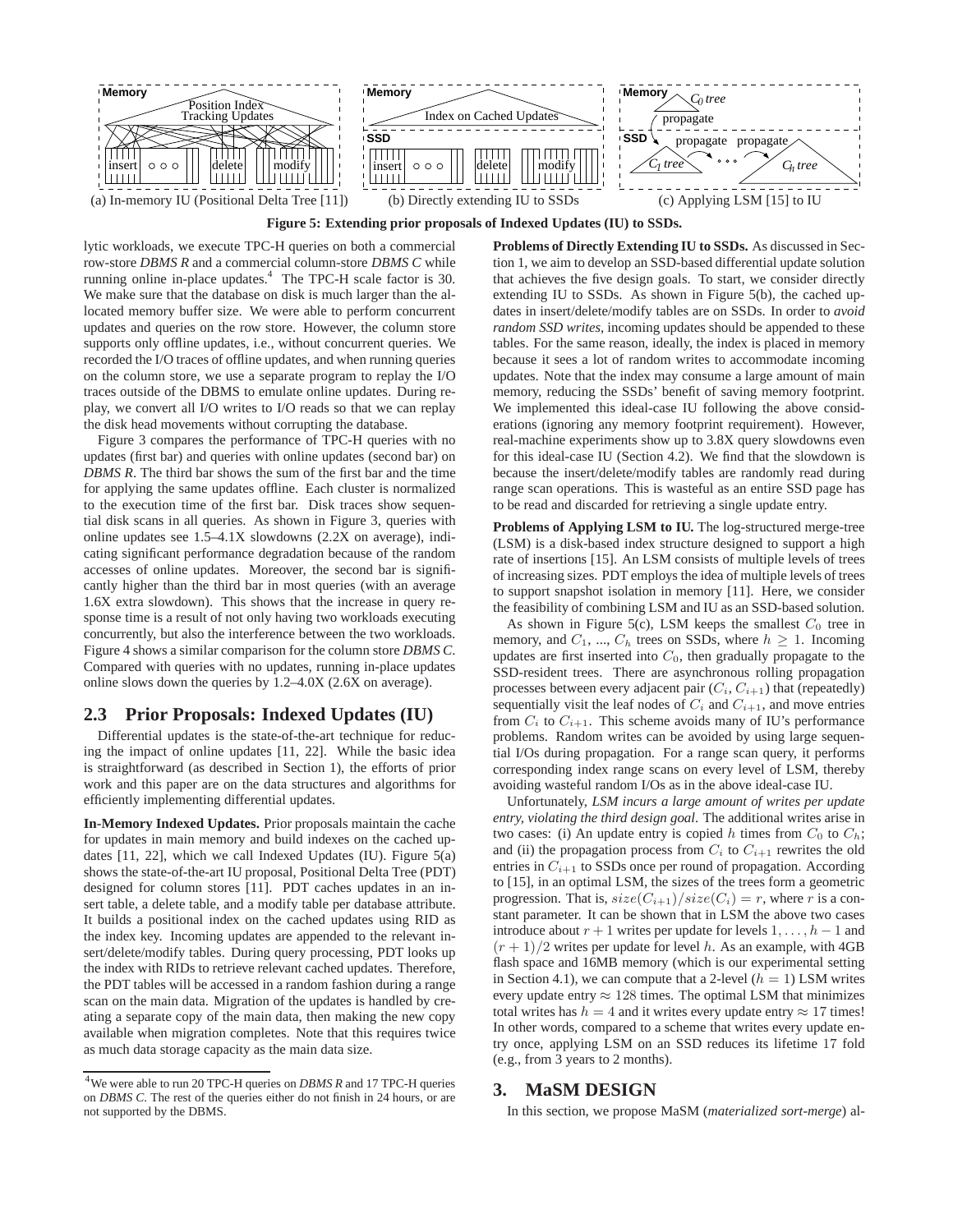gorithms for achieving the five design goals. We start by describing the basic ideas in Section 3.1. Then we present two MaSM algorithms: MaSM-2M in Section 3.2 and MaSM-M in Section 3.3. MaSM-M halves the memory footprint of MaSM-2M but incurs extra SSD writes. In Section 3.4, we generalize these two algorithms into a MaSM- $\alpha$ M algorithm, allowing a range of trade-offs between memory footprint and SSD writes by varying  $\alpha$ . After that, we discuss a set of optimizations in Section 3.5, and describe transaction support in Section 3.6. Finally, we analyze the MaSM algorithms in terms of the five design goals in Section 3.7.

### **3.1 Basic Ideas**

Consider the operation of merging a table range scan and the cached updates. For every record retrieved by the scan, it finds and applies any matching cached updates. Records without updates or new insertions must be returned too. Essentially, this is an outer join operation on the record key (primary key/RID).

Among various join algorithms, we choose to employ a sortbased join that sorts the cached updates and merges the sorted updates with the table range scan. This is because the most efficient joins are typically sort-based or hash-based, but hash-based joins have to perform costly I/O partitioning for the main data. The sort-based join also preserves the record order in table range scans, which allows hiding the implementation details of the merging operation from the query optimizer and upper-level query operators.

To reduce memory footprint, we keep the cached updates on SSDs and perform external sorting of the updates; two-pass external sorting requires  $M = \sqrt{|\text{SSD}|}$  pages in memory to sort  $||SSD||$  pages of cached updates on SSDs. However, external sorting may incur significant overhead for generating sorted runs and merging them. We exploit the following two ideas to reduce the overhead. First, we observe that a query should see all the cached updates that a previous query has seen. Thus, we materialize sorted runs of updates, deleting the generated runs only after update migration. This amortizes the cost of sorted run generation across many queries. Second, we would like to prune as many irrelevant updates to the current range scan query as possible. Because materialized runs are read-only, we can create a simple, read-only index, called *a run index*, to record the smallest key (primary key/RID) for every fixed number of SSD pages in a sorted run. Then we can search the query's key range in the run index to retrieve only those SSD pages that fall in the range. We call the algorithm combining the above ideas the *Materialized Sort-Merge (MaSM)* algorithm.

The picture of the above design is significantly complicated by the interactions among incoming updates, range scans, and update migrations. For example, sharing the memory buffer between updates and queries makes it difficult to achieve a memory footprint of M. In-place migrations may conflict with ongoing queries. Concurrency control and crash recovery must be re-examined. In the following, we first present a simple MaSM algorithm that requires 2M memory and a more sophisticated algorithm that reduces the memory requirement to  $M$ , then generalize them into an algorithm requiring  $\alpha M$  memory. We propose a timestamp-based approach to support in-place migrations and ACID properties.

### **3.2 MaSM-2M**

Figure 6 illustrates MaSM-2M, which allocates M pages to cache recent updates in memory and (up to)  $M$  pages for supporting a table range scan. Incoming (well-formed) updates are inserted into the in-memory buffer. When the buffer is full, MaSM-2M flushes the in-memory updates and creates a materialized sorted run of size  $M$  on the SSD. There will be at most  $M$  materialized sorted runs since the capacity of the SSD is  $M^2$ . For a table range scan, MaSM-2M allocates one page in memory for scanning every ma-



**Figure 6: Illustrating the MaSM algorithm using** 2M **memory.**

terialized sorted run—up to  $M$  pages. It builds a Volcano-style [9] operator tree to merge main data and updates, replacing the original Table range scan operator in query processing. We describe the detailed algorithm in the following.

**Timestamps.** We associate every incoming update with a timestamp, which represents the commit time of the update. Every query is also assigned a timestamp. We ensure that a query can only see earlier updates with smaller timestamps. Moreover, we store in every database page the timestamp of the last update applied to the page, for supporting in-place migration. To do this, we reuse the Log Sequence Number (LSN) field in the database page. This field is originally used in recovery processing to decide whether to perform a logged redo operation on the page. However, in the case of MaSM, the LSN field is not necessary because recovery processing does not access the main data, rather it recovers the in-memory buffer for recent updates.

**Update Record.** For an incoming update, we construct a record of the format (timestamp, key, type, content). As discussed in Section 2.1, table range scans output records in key order, either the primary key in a row store or the RID in a column store, and well-formed updates contain the key information. The type field is one of insert/delete/modify/replace; replace represents a deletion merged with a later insertion with the same key. The content field contains the rest of the update information: for insert/replace, it contains the new record except for the key; for delete, it is null; for modify, it specifies the attribute(s) to modify and the new value(s). During query processing, a getnext call on Merge\_data\_updates will incur getnext on operators in the subtree. Run\_scan and Mem\_scan scan the associated materialized sorted runs and the in-memory buffer, respectively. The (begin key, end key) of the range scan is used to narrow down the update records to scan. Merge\_updates merges multiple streams of sorted updates. For updates with the same key, it merges the updates correctly. For example, the content fields of multiple modifications are merged. A deletion followed by an insertion will change the type field to replace. Merge\_data\_updates performs the desired outer-join like merging operation of the data records and the update records.

**Incoming Update.** The steps to process an incoming update are:

- 1: **if** In-memory buffer is full **then**
- 2: Sort update records in the in-memory buffer in key order;
- 3: Build a run index recording (begin key, SSD page);
- 4: Create a new materialized sorted run with run index on SSD;
- 5: Reset the in-memory buffer;
- 6: **end if**
- 7: Append the incoming update record to the in-memory buffer;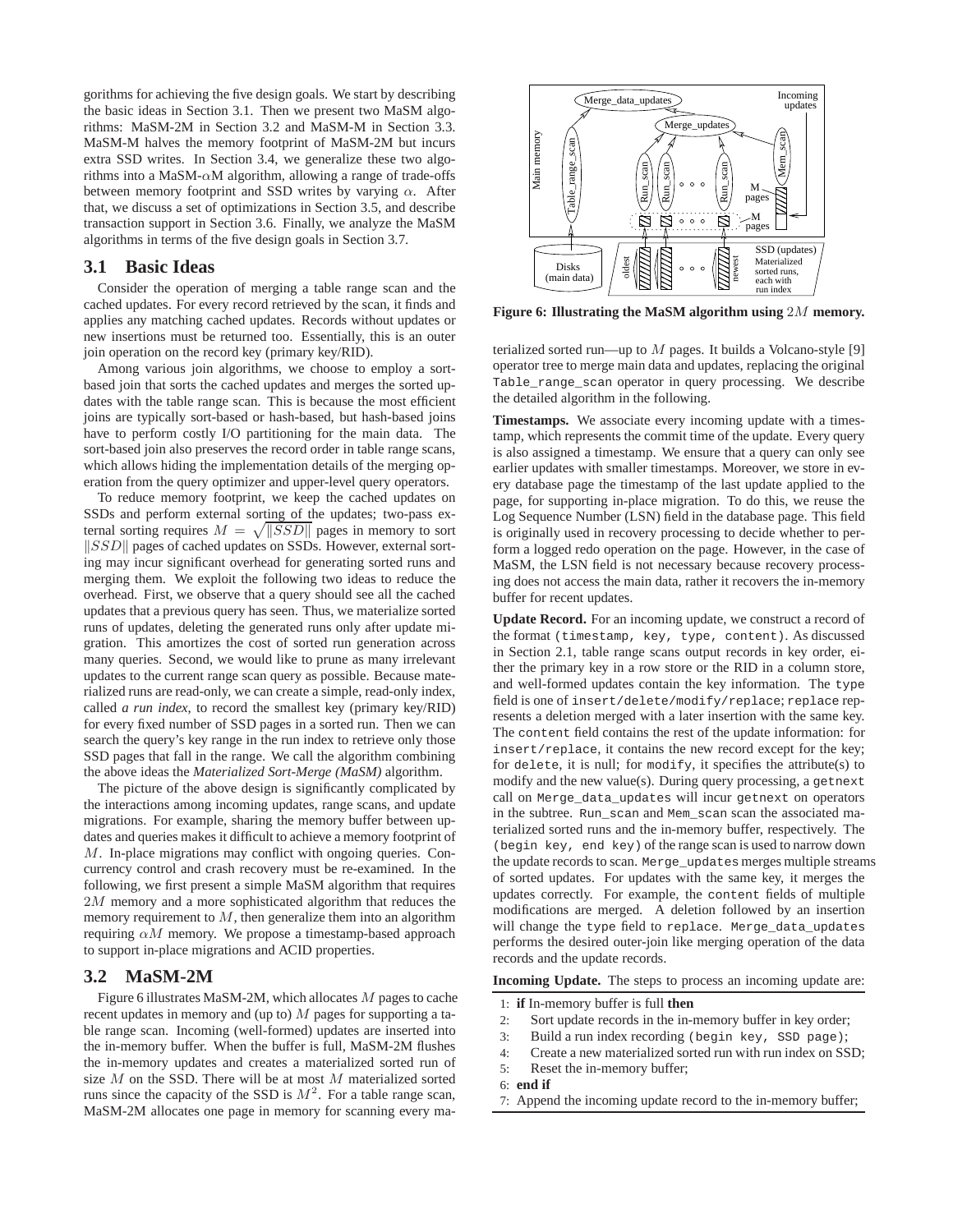**Table Range Scan.** MaSM-2M constructs a Volcano-style query operator tree to replace the Table\_range\_scan operator:

- 1: Instantiate a Run\_scan operator per materialized sorted run using the run index to narrow down the SSD pages to retrieve;
- 2: Sort the in-memory buffer for recent update records;
- 3: Instantiate a Mem\_scan operator on the in-memory buffer and locate the begin and end update records for the range scan;
- 4: Instantiate a Merge\_updates operator as the parent of all the Run scan operators and the Mem scan operator;
- 5: Instantiate a Merge\_data\_updates operator as the parent of the Table\_range\_scan and the Merge\_updates;
- 6: return Merge\_data\_updates;

**Online Updates and Range Scan.** Usually, incoming updates are appended to the end of the update buffer, and therefore do not interfere with ongoing Mem\_scan. However, flushing the update buffer must be handled specially. MaSM records a flush timestamp with the update buffer therefore Mem\_scan can discover the flushing. When this happens, Mem\_scan will instantiate a Run\_scan operator for the new materialized sorted run and replaces itself with the Run\_scan in the operator tree. The update buffer must be protected by latches (mutexes). To reduce latching overhead, Mem\_scan retrieves multiple update records at a time.

**Multiple Concurrent Range Scans.** When multiple range scans enter the system concurrently, each one builds its own query operator tree with distinct operator instances, and separate read buffers for the materialized sorted runs. Run\_scan performs correctly because materialized sorted runs are read-only. On the other hand, the in-memory update buffer is shared by all Mem\_scan operators, which sort the update buffer then read sequentially from it. For reading the buffer sequentially, each Mem\_scan tracks (key, pointer) pairs for the next position and the end\_range position in the update buffer. To handle sorting, MaSM records a sort timestamp with the update buffer whenever it is sorted. In this way, Mem\_scan can detect a recent sorting. Upon detection, Mem\_scan adjusts the pointers of the next and end\_range positions by searching for the corresponding keys. There may be new update records that fall between the two pointers after sorting. Mem\_scan correctly filters out the new update records based on the query timestamp.

**In-Place Migration of Updates Back to Main Data.** Migration is implemented by performing a full table scan where the scan output is written back to disks. Compared to a normal table range scan, there are two main differences. First, the (begin key, end key) is set to cover the entire range. Second, Table\_range\_scan returns a sequence of data pages rather than a sequence of records. Merge\_data\_updates applies the updates to the data pages in the database buffer pool, then issues (large sequential) I/O writes to write back the data pages. For compressed data chunks in a column store, the data is uncompressed in memory, modified, recompressed, and written back to disks. The primary key index or the RID position index is updated along with every data page. Here, by in-place migration, we mean two cases: (i) new data pages overwrite the old pages with the same key ranges; or (ii) after writing a new chunk of data, the corresponding old data chunk is deleted so that its space can be used for writing other new data chunks.

The migration operation is performed only when the system is under low loads or when the size of cached updates is above a prespecified threshold. When one of the conditions is true, MaSM logs the current timestamp  $t$  and the IDs of the set  $R$  of current materialized sorted runs in the redo log, and spawns a migration thread. The thread waits until all ongoing queries earlier than  $t$ complete, then migrates the set  $R$  of materialized runs. When mi-



**Figure 7: Illustrating MaSM algorithm using** M **memory.**

gration completes, it logs a migration completion record in the redo log then deletes the set  $R$  of materialized runs. Note that new queries arriving after  $t$  are handled correctly. They must see all the updates being migrated. A new range scan can compare the timestamp of a data page and the timestamp of an update in Merge\_data\_updates to determine whether the update has already been applied to the data page, thereby correctly handling both the before-migration and the after-migration data pages.

### **3.3 MaSM-M**

Figure 7 illustrates MaSM-M, the MaSM algorithm using M memory. There are two main differences between MaSM-M and MaSM-2M. First, compared to MaSM-2M, MaSM-M manages memory more carefully to reduce its memory footprint to M pages.  $S$  of the  $M$  pages, called update pages, are dedicated to buffering incoming updates in memory. The rest of the pages, called query pages, are mainly used to support query processing. Second, materialized sorted runs have different sizes in MaSM-M. Since the query pages can support up to only  $M-S$  materialized sorted runs, the algorithm has to merge multiple smaller materialized sorted runs into larger materialized sorted runs. We call the sorted runs that are directly generated from the in-memory buffer *1-pass* runs, and those resulted from merging 1-pass runs *2-pass* runs.

Figure 8 presents the pseudo code of MaSM-M. Algorithm parameters are summarized in Table 1. Incoming updates are cached in the in-memory buffer until the buffer is full. At this moment, the algorithm tries to steal query pages for caching updates if they are not in use (Lines 2–3). The purpose is to create *1-pass* runs as large as possible for reducing the need for merging multiple runs. When query pages are all in use, the algorithm creates a 1-pass materialized sorted run with run index on SSDs (Line 5).

The table range scan algorithm consists of three parts. First, Lines 1–4 create a *1-pass* run if the in-memory buffer contains at least S pages of updates. Second, Lines 5–8 guarantee that the number of materialized sorted runs is at most  $M - S$ , by (repeatedly) merging the  $N$  earliest 1-pass sorted runs into a single 2-pass sorted run until  $K_1 + K_2 \leq M - S$ . Note that the N earliest 1-pass runs are adjacent in time order, and thus merging them is meaningful. Since the size of a 1-pass run is at least  $S$  pages, the size of a 2-pass sorted run is at least NS pages. Finally, Lines 9–14 construct the query operator tree. This part is similar to MaSM-2M.

Like MaSM-2M, MaSM-M handles concurrent range scans, updates, and in-place migration using the timestamp approach.

**Minimizing SSD Writes for MaSM-M.** We choose the S and N parameters to minimize SSD writes for MaSM-M.

**Lemma 3.1.** *The size of a 1-pass materialized sorted run is at least* S*. The size of a 2-pass materialized sorted run is at least* NS*.*

PROOF. These are clear from the algorithm in Figure 8.  $\Box$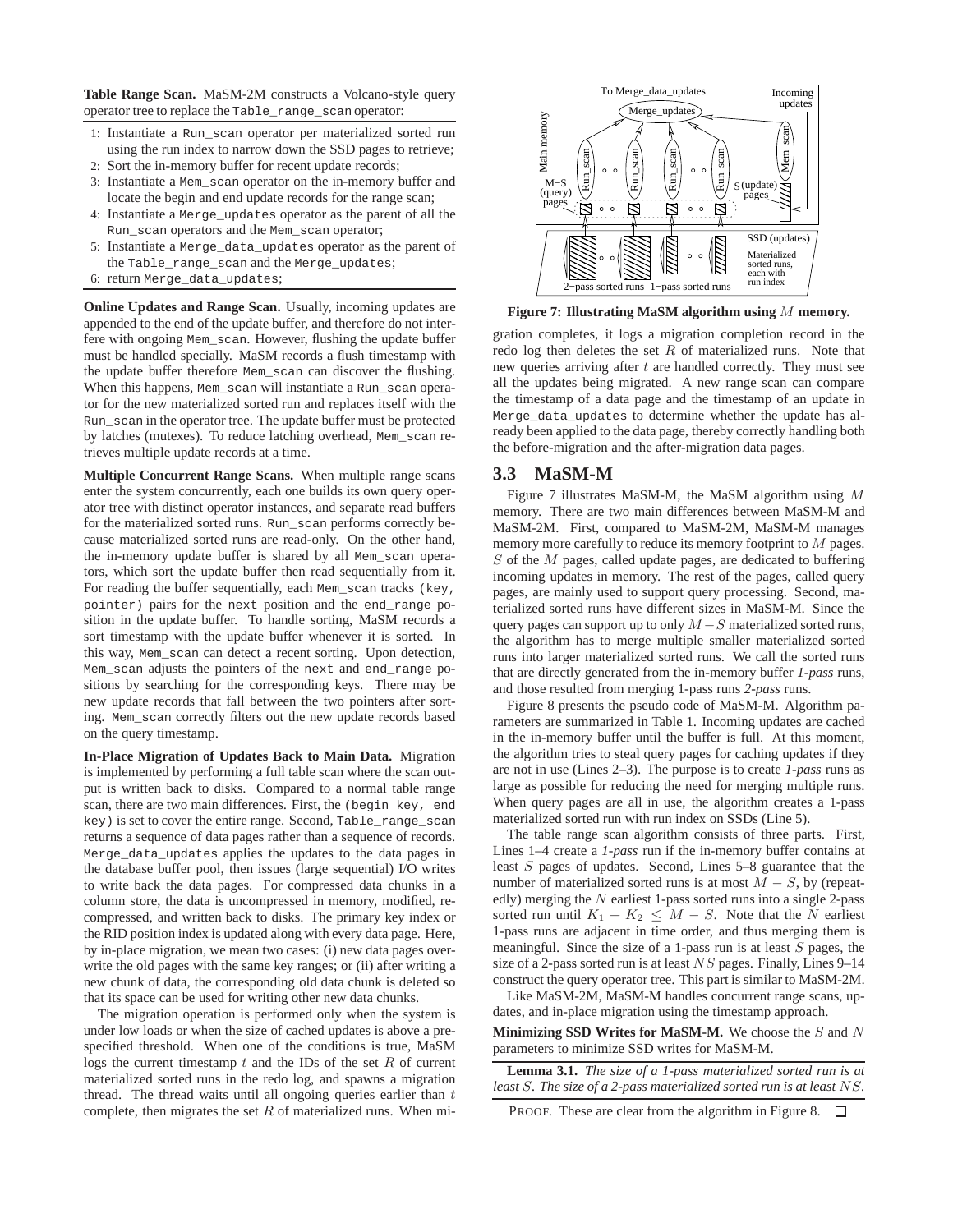#### **Incoming Updates:**

1: **if** In-memory buffer is full **then**

- 2: **if** At least one of the query pages is not used **then**
- 3: Steal a query page to extend the in-memory buffer;
- 4: **else**
- 5: Create a 1-pass materialized sorted run with run index from the updates in the in-memory buffer;
- 6: Reset the in-memory buffer to have  $S$  empty pages;
- 7: **end if**
- 8: **end if**

9: Append the incoming update record to the in-memory buffer;

### **Table Range Scan Setup:**

- 1: **if** In-memory buffer contains at least S pages of updates **then**
- 2: Create a 1-pass materialized sorted run with run index from the updates in the in-memory buffer;
- 3: Reset the in-memory buffer to have  $S$  empty update pages; 4: **end if**
- 5: **while**  $K_1 + K_2 > M S$  **do** {*merge 1-pass runs*}<br>6: Merge N earliest adiacent 1-pass runs into a 2-pa
- Merge  $N$  earliest adjacent 1-pass runs into a 2-pass run;
- 7:  $K_1 = K_1 N$ ;  $K_2$ ++;
- 8: **end while**
- 9: Instantiate a Run\_scan operator per materialized sorted run using the run index to narrow down SSD pages to retrieve;
- 10: **if** In-memory buffer is not empty **then**
- 11: Sort the in-memory buffer and create a Mem\_scan operator;
- 12: **end if**
- 13: Instantiate a Merge\_updates operator as the parent of all the Run\_scan operators and the Mem\_scan operator;
- 14: Instantiate a Merge\_data\_updates operator as the parent of the Table\_range\_scan and the Merge\_updates;
- 15: return Merge\_data\_updates;

#### **Figure 8: MaSM-M algorithm**

**Theorem 3.2.** *The MaSM-M algorithm minimizes the number of SSD writes in the worst case when*  $S_{opt} = 0.5M$  *and*  $N_{opt} =$ 0.375M + 1*. The average number of times that MaSM-M writes every update record to SSD is*  $1.75 + \frac{2}{M}$ *.* 

PROOF. Every update record is written at least once to a 1-pass run. Extra SSD writes occur when 1-pass runs are merged into a 2-pass run. We choose  $S$  and  $N$  to minimize the extra writes.

The worst case scenario happens when all the 1-pass sorted runs are of the minimal size  $S$ . In this case, the pressure for generating 2-pass runs is the greatest. Suppose all the 1-pass runs have size  $S$  and all the 2-pass runs have size  $NS$ . We must make sure that when the allocated SSD space is full, MaSM-M can still merge all the sorted runs. Therefore:

$$
K_1S + K_2NS = M^2 \quad \text{and} \quad K_1 + K_2 \le M - S
$$

Compute  $K_1$  from the first equation and plug it into the inequality:

$$
K_2 \ge \frac{1}{N-1}(S - M + \frac{M^2}{S})
$$
 (1)

When the SSD is full, the total extra writes is equal to the total size of all the 2-pass sorted runs:

$$
ExtraWrites = K_2NS \ge \frac{N}{N-1}(S^2 - MS + M^2) \tag{2}
$$

To minimize  $Extractavrites$ , we would like to minimize the right hand side and achieve the equality sign as closely as possible. The right hand side achieves the minimum when  $N$  takes the largest

**Table 1: Parameters used in the MaSM-M algorithm.**

| SSD   | SSD capacity (in pages), $  SSD   = M^2$                |
|-------|---------------------------------------------------------|
| M     | memory size (in pages) allocated for MaSM-M             |
|       | memory buffer (in pages) allocated for incoming updates |
| $K_1$ | number of 1-pass sorted runs on SSDs                    |
| $K_2$ | number of 2-pass sorted runs on SSDs                    |
| N     | merge N 1-pass runs into a 2-pass run, $N \leq M - S$   |

possible value and  $S_{opt} = 0.5M$ . Plug it into (1) and (2):

$$
K_2 \ge \frac{1.5M}{N-1} \text{ iff } N \ge \frac{1.5M}{K_2} + 1
$$
 (3)

$$
ExtraWrites = 0.5MK2N \ge 0.75M2 \frac{N}{N-1}
$$
 (4)

Note that the equality signs in the above two inequalities are achieved at the same time. Given a fixed  $K_2$ , the smaller the N, the lower the  $ExtractaWrites$ . Therefore,  $ExtractaWrites$  is minimized when the equality signs hold. We can rewrite  $min(ExtraWrites)$  as a function of  $K_2$ :

$$
min(ExtraWrites) = 0.75M^2(1 + \frac{K_2}{1.5M})
$$
 (5)

The global minimum is achieved with the smallest non-negative integer  $K_2$ . Since  $N \leq M - S_{opt} = 0.5M$ , we know  $K_2 > 3$ according to (3).

Therefore,  $ExtraWrites$  achieves the minimum when  $S_{opt}$  = 0.5*M*,  $K_{2,opt} = 4$ , and  $N_{opt} = 0.375M + 1$ . We can compute the minimum  $ExtraWrites = 0.75M^2 + 2M$ . In this setting, the average number of times that MaSM-M writes every update record to SSD is  $1 + (0.75M^2 + 2M)/M^2 = 1.75 + \frac{2}{M} \approx 1.75$ .

# **3.4 MaSM-**α**M**

We generalize the MaSM-M algorithm to a MaSM-αM algorithm that uses  $\alpha M$  memory, where  $\alpha \in \left[\frac{2}{\sqrt[3]{M}}, 2\right]$ . The algorithm is the same as MaSM-M except that the total allocated memory size is  $\alpha M$  pages. The lower bound on  $\alpha$  ensures that the memory is sufficiently large to make 3-pass sorted runs unnecessary. MaSM-M is a special case of MaSM- $\alpha$ M when  $\alpha = 1$ , and MaSM-2M is a special case of MaSM- $\alpha$ M when  $\alpha = 2$ . Similar to the proof of Theorem 3.2, we can obtain the following theorem for minimizing SSD writes for MaSM- $\alpha$ M.

**Theorem 3.3.** *The MaSM-*α*M algorithm minimizes the number of SSD writes in the worst case when*  $S_{opt} = 0.5 \alpha M$  *and*  $N_{opt} = \frac{1}{1.4}$  $\frac{1}{\lfloor \frac{4}{\alpha^2} \rfloor}$  ( $\frac{2}{\alpha}$  – 0.5 $\alpha$ ) M + 1*. The average number of times that MaSM-M writes every update record to SSD is roughly*  $2 - 0.25\alpha^2$ .

We can verify that MaSM-M incurs roughly  $2 - 0.25 \times 1^2 = 1.75$ writes per update record, while MaSM-2M writes every update record once  $(2 - 0.25 \times 2^2 = 1)$ .

Theorem 3.3 shows the trade-off between memory footprint and SSD writes for a spectrum of MaSM algorithms. At one end of the spectrum, MaSM-2M achieves minimal SSD writes with 2M memory. At the other end of the spectrum, one can achieve a MaSM algorithm with very small memory footprint  $(2\sqrt[3]{M^2})$  while writing every update record at most twice.

### **3.5 Further Optimizations**

**Granularity of Run Index.** Because run indexes are read-only, their granularity can be chosen flexibly. For example, suppose the page size of the sorted runs on SSDs is 64KB. Then we can keep the begin key for a coarser granularity, such as one key per 1MB, or a finer granularity, such as one key per 4KB. The run index should be cached in memory for efficient accesses (especially if there are a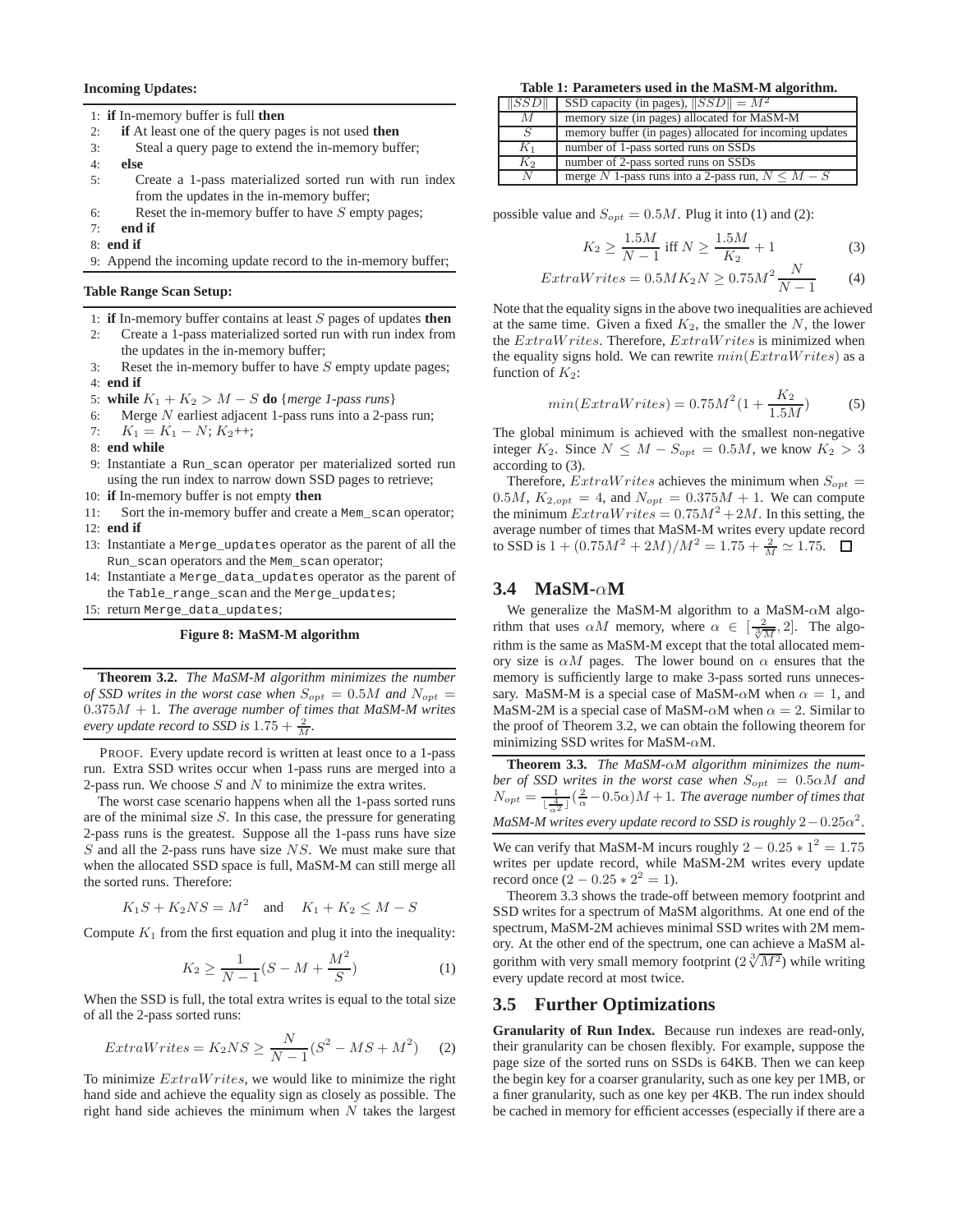lot of small range scans). Coarser granularity saves memory space, while finer granularity makes range scans on the sorted run more precise. The decision should be made based on the query workload. The former is a good choice if very large ranges are typical, while the latter should be used if narrower ranges are frequent. For indexing purpose, one can keep a 4-byte prefix of the actual key in the run index. Therefore, the fine-grain indexes that keep 4 bytes for every 4KB updates are  $||SSD||/1024$  large. If keeping 4 bytes for every 1MB updates, the total run index size is  $||SSD||/256K$ large. In both cases the space overhead on SSD is very small.

**Handling Skews in Incoming Updates.** When updates are highly skewed, there may be many duplicate updates (i.e., updates to the same record). The MaSM algorithms naturally handle skews: When generating a materialized sorted run, the duplicates can be merged in memory as long as the merged update records do not affect the correctness of concurrent range scans. That is, if two update records with timestamp  $t1$  and  $t2$  are to be merged, there should not be any concurrent range scans with timestamp t, such that  $t1 <$  $t \leq t$ 2. In order to further reduce duplicates, one can compute statistics about duplicates at the range scan processing time. If the benefits of removing duplicates outweigh the cost of SSD writes, one can remove all duplicates by generating a single materialized sorted run from all existing runs.

**Improving Migration.** There are several ways to improve the migration operation. First, similar to coordinated scans [8], we can combine the migration with a table scan query in order to avoid the cost of performing a table scan for migration purposes only. Second, one can migrate a portion (e.g., every 1/10 of table range) of updates at a time to distribute the cost across multiple operations. To do this, each materialized sorted run will record the ranges that have already been migrated and the ranges that are still active.

### **3.6 Transaction Support**

**Serializability among Individual Queries and Updates.** By using timestamps, MaSM algorithms guarantee that queries see only earlier updates. In essence, the timestamp order defines a total serial order, and thus MaSM algorithms guarantee serializability among individual queries and updates.

**Supporting Snapshot Isolation for General Transactions.** In snapshot isolation [3], a transaction works on the snapshot of data as seen at the beginning of the transaction. If multiple transactions modify the same data item, the first committer wins while the other transactions abort and roll back. Note that snapshot isolation alone does not solve the online updates problem in DWs. While snapshot isolation removes the logical dependencies between updates and queries so that they may proceed concurrently, the physical interferences between updates and queries present major performance problems. Such interferences are the target of MaSM algorithms.

Similar to prior work [11], MaSM can support snapshot isolation by maintaining for every ongoing transaction a small private buffer for the updates performed by the transaction. (Note that such private buffers may already exist in the implementation of snapshot isolation.) A query in the transaction will have the timestamp of the transaction start time so that it sees only the snapshot of data at the the beginning of the transaction. To incorporate the transaction's own updates, we can instantiate a Mem\_scan operator on the private update buffer, and insert this operator in the query operator tree in Figure 6 and 7. At commit time, if the transaction succeeds, we assign the commit timestamp to the private updates and copy them into the global in-memory update buffer.

**Supporting Locking Schemes for General Transactions.** Shared (exclusive) locks are used to protect reads (writes) in many database systems. MaSM can support locking schemes as follows. First, for an update, we ensure that it is globally visible only after the associated exclusive lock is released. To do this, we allocate a small private update buffer per transaction (similar to snapshot isolation), and cache the update in the private buffer. Upon releasing the exclusive lock that protects the update, we assign the current timestamp to the update record and append it to MaSM's global in-memory update buffer. Second, we assign the normal start timestamp to a query so that it can see all the earlier updates.

For example, two phase locking is correctly supported. In two phase locking, two conflicting transactions  $A$  and  $B$  are serialized by the locking scheme. Suppose  $A$  happens before  $B$ . Our scheme makes sure that A's updates are made globally visible at A's lock releasing phase, and  $B$  correctly see these updates.

**Crash Recovery.** Typically, MaSM needs to recover only the inmemory update buffer for crash recovery. This can be easily handled by reading the database redo log for the update records. It is easy to use update timestamps to distinguish updates in memory and updates on SSDs. In the rare case, the system crashes in the middle of an update migration operation. To detect such cases, MaSM records the start and the end of an update migration in the log. Note that we do not log the changes to data pages in the redo log during migration, because MaSM can simply redo the update migration during recovery processing: By using the timestamps in data pages, MaSM naturally determines whether updates should be applied to the data pages. The primary key index or RID position index is examined and updated accordingly.

### **3.7 Achieving The Five Design Goals**

As described in Sections 3.2–3.6, it is clear that the MaSM algorithms perform *no random SSD writes* and provide *correct ACID support*. We analyze the other three design goals in the following.

**Low Overhead for Table Range Scan Queries.** Suppose that updates are uniformly distributed across the main data. If the main data size is  $\|Disk\|$  pages, and the table range scan query accesses R disk pages, then MaSM- $\alpha$ M reads  $max(R\frac{||SSD||}{||Disk||}, 0.5\alpha M)$  pages on SSDs. This formula has two parts. First, when  $R$  is large, run indexes can effectively narrow down the accesses to materialized sorted runs, and therefore MaSM performs  $(R\frac{\|SSD\|}{\|Disk\|})$  SSD I/Os, proportional to the range size. Compared to reading the disk main data, MaSM reads fewer bytes from SSD, as  $\frac{\|SSD\|}{\|Disk\|}$  is 1%–10%. Therefore, the SSD I/Os can be completely overlapped with the table range scan on main data, leading to very low overhead.

Second, when the range R is small, MaSM- $\alpha$ M performs at least one I/O per materialized sorted run: the I/O cost is bounded by the number of materialized sorted runs (up to  $0.5 \alpha M$ ). (Our experiments in Section 4.2 see 128 sorted runs for 100GB data.) Note that SSDs can support 100X–1000X random 4KB reads per second compared to disks [13]. Therefore, MaSM can overlap most latencies of the  $0.5\alpha M$  random SSD reads with the small range scan on disks, achieving low overhead.

**Memory Footprint vs. Total SSD Writes.** MaSM-αM specifies a spectrum of MaSM algorithms trading off SSD writes for memory footprint. By varying  $\alpha$  from 2 to  $\frac{2}{\sqrt[3]{M}}$ , the memory footprint reduces from 2M pages to  $2\sqrt[3]{M^2}$  pages, while the average times that an update record is written to SSDs increases from the (minimal) 1 to close to 2. In all these algorithms, we achieve small memory footprint and low total SSD writes.

The write endurance of enterprise-grade SLC (Single Level Cell) NAND Flash is typically  $10^5$ . Therefore, a 32GB Intel X25E SSD can support 3.2-petabyte writes, or 33.8MB/s for 3 years. MaSM-2M writes SSDs once for any update record, therefore a single SSD can sustain up to 33.8MB/s updates for 3 years. MaSM-M writes about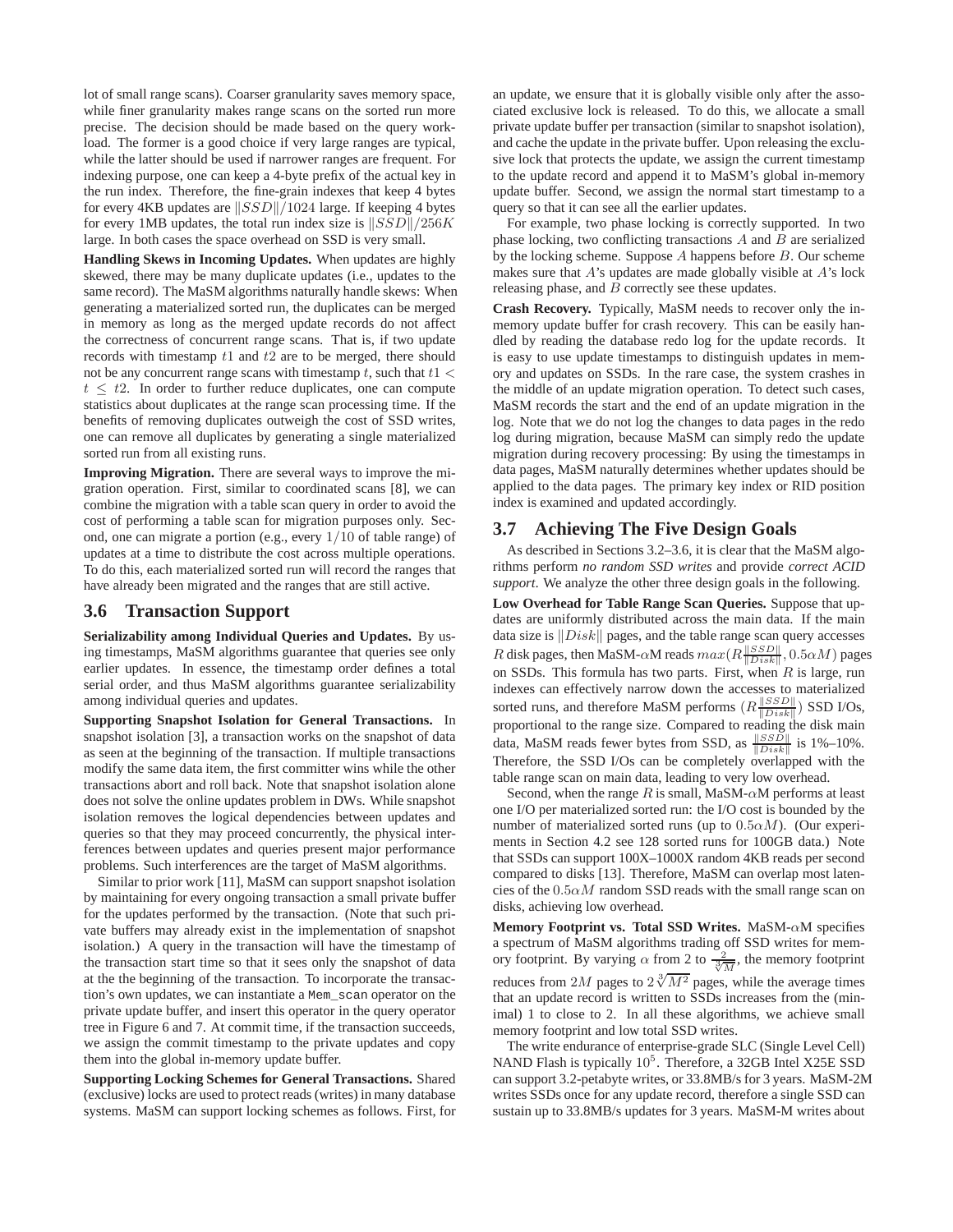1.75 times for an update record. Therefore, for MaSM-M, a single SSD can sustain up to 19.3MB/s updates for 3 years, or 33.8MB/s for 1 year and 8 months. This limit can be improved by using larger total SSD capacity: doubling SSD capacity doubles this bound.

**Efficient In-Place Migration.** MaSM achieves in-place update migration by attaching timestamps to updates, queries, and data pages as described in Section 3.2.

We discuss two aspects of migration efficiency. First, MaSM performs efficient sequential I/O writes in a migration. Because update cache size is non-trivial (1%–10%) compared to main data size, it is likely that there exist update records for every data page. Compared to conventional random in-place updates, MaSM can achieve orders of magnitude higher sustained update rate, as will be shown in Section 4.2. Second, MaSM achieves low migration frequency with a small memory footprint. If SSD page size is  $P$ , then MaSM- $\alpha$ M uses  $F = \alpha MP$  memory pages to support an SSDbased update cache of size  $M^2 P = \frac{F^2}{\alpha^2 P}$ . Note that as the memory footprint doubles, the size of MaSM's update cache increases by a factor of 4, and the migration frequency decreases by a factor of 4, as compared to a factor of 2 with prior approaches that cache updates in memory (see Figure 1). For example, for MaSM-M, if  $P = 64KB$ , a 16GB in-memory update cache in prior approaches has the same migration overhead as just an  $F = 32MB$  in-memory buffer in our approach, because  $F^2/(64KB) = 16GB$ .

### **4. EXPERIMENTAL EVALUATION**

We perform real-machine experiments to evaluate our proposed MaSM algorithm. We start by describing the experimental setup in Section 4.1. Then, we present experimental studies with synthetic data in Section 4.2 and perform experiments based on TPC-H traces recorded from a commercial database system in Section 4.3.

# **4.1 Experimental Setup**

**Machine Configuration.** We perform all experiments on a Dell Precision 690 workstation equipped with a quad-core Intel Xeon 5345 CPU (2.33GHz, 8MB L2 cache, 1333MHz FSB) and 4GB DRAM running Ubuntu Linux with 2.6.24 kernel. We store the main table data on a dedicated SATA disk (200GB 7200rpm Seagate Barracuda with 77MB/s sequential read and write bandwidth). We cache updates on an Intel X25-E SSD [13] (with 250MB/s sequential read and 170MB/s sequential write bandwidth). All code is compiled with  $g++4.2.4$  with "-O2".

**Implementation.** We implemented a prototype row-store DW, supporting range scans on tables. Tables are implemented as file system files with the slotted page structure. Records are clustered according to the primary key order. A range scan performs 1MBsized disk I/O reads for high throughput unless the range size is less than 1MB. Incoming updates consist of insertions, deletions, and modifications to attributes in tables. We implemented three algorithms for online updates: (1) In-place updates; (2) IU (Indexed Updates); and (3) MaSM-M. In-place updates perform 4KBsized read-modify-write I/Os to the main data on disk. The IU implementation caches updates on SSDs and maintains an index to the updates. We model the best performance for IU by keeping its index always in memory in order to avoid random SSD writes to the index. Note that this consumes much more memory than MaSM. Since the SSD has 4KB internal page size, IU uses 4KBsized SSD I/Os. For MaSM, we experiment with the more sophisticated MaSM-M algorithm with smaller memory footprint. Note that MaSM-M provides performance lower bounds for MaSM-αM. By default, MaSM-M performs 64KB-sized I/Os to SSDs. Asynchronous I/Os (with libaio) are used to overlap disk and SSD I/Os, and to take advantage of the internal parallelism of the SSD.

**Experiments with Synthetic Data.** We generate a 100GB table with 100-byte sized records and 4-byte primary keys. The table is initially populated with even-numbered primary keys so that oddnumbered keys can be used to generate insertions. We generate updates randomly uniformly distributed across the entire table, with update types (insertion, deletion, or field modification) selected randomly. By default, we use 4GB flash space for caching updates, thus MaSM-M requires 16MB memory for 64KB SSD effective page size. We also study the impact of varying the flash space.

**TPC-H replay experiments.** We ran the TPC-H benchmark with scale factor  $SF = 30$  (roughly 30GB database) on a commercial row-store DBMS and obtained the disk traces of the TPC-H queries using the Linux blktrace tool. We were able to obtain traces for 20 TPC-H queries except queries 17 and 20, which did not finish in 24 hours. By mapping the I/O addresses in the traces back to the disk ranges storing each TPC-H table, we see that all the 20 TPC-H queries perform (multiple) table range scans. Interestingly, the 4GB memory is large enough to hold the smaller relations in hash joins, therefore hash joins reduce to a single pass algorithm without generating temporary partitions. Note that MaSM aims to minimize memory footprint to preserve such good behaviors.

We replay the TPC-H traces using our prototype DW as follows. We create TPC-H tables with the same sizes as in the commercial database. We replay the query disk traces as the query workload on the real machine. We perform 1MB-sized asynchronous (prefetch) reads for the range scans for high throughput. Then we apply online updates to TPC-H tables using in-place updates and our MaSM-M algorithm. Although TPC-H provides a program to generate batches of updates, each generated update batch deletes records and inserts new records in a very narrow primary key range (i.e. 0.1%) of the orders and lineitem tables. To model the more general and challenging case, we generate updates to be randomly distributed across the lineitem and orders tables (which occupy over 80% of the total data size). We make sure that an orders record and its associated lineitem records are inserted or deleted together. For MaSM, we use 1GB flash space, 8MB memory, and 64KB sized SSD I/Os.

**Measurement Methodology.** We use the following steps to minimize OS and device caching effect: (i) opening all the (disk or SSD) files with O\_DIRECT|O\_SYNC flag to get around OS file cache; (ii) disabling the write caches in the disk and the SSD; (iii) reading an irrelevant large file from each disk and each SSD before every experiment so that the device read caches are cleared. In experiments on synthetic data, we randomly select 10 ranges for scans of 100MB or larger, and 100 ranges for smaller ranges. For the larger ranges, we run 5 experiments for every range. For the smaller ranges, we run 5 experiments, each performing all the 100 range scans back-to-back (to reduce the overhead of OS reading file inodes and other metadata). In TPC-H replay experiments, we perform 5 runs for each query. We report the averages of the runs. The standard deviations are within 5% of the averages.

### **4.2 Experiments with Synthetic Data**

**Comparing All Schemes for Handling Online Updates.** Figure 9 compares the performance impact of online update schemes on range scan queries while varying the range size from 100GB (the entire table) to 4KB (a disk page). For IU and MaSM schemes, the cached updates occupy 50% of the allocated 4GB flash space (i.e. 2GB), which is the average amount of cached updates expected to be seen in practice. The coarse-grain index records one entry per 64KB cached updates on flash, while the fine-grain index records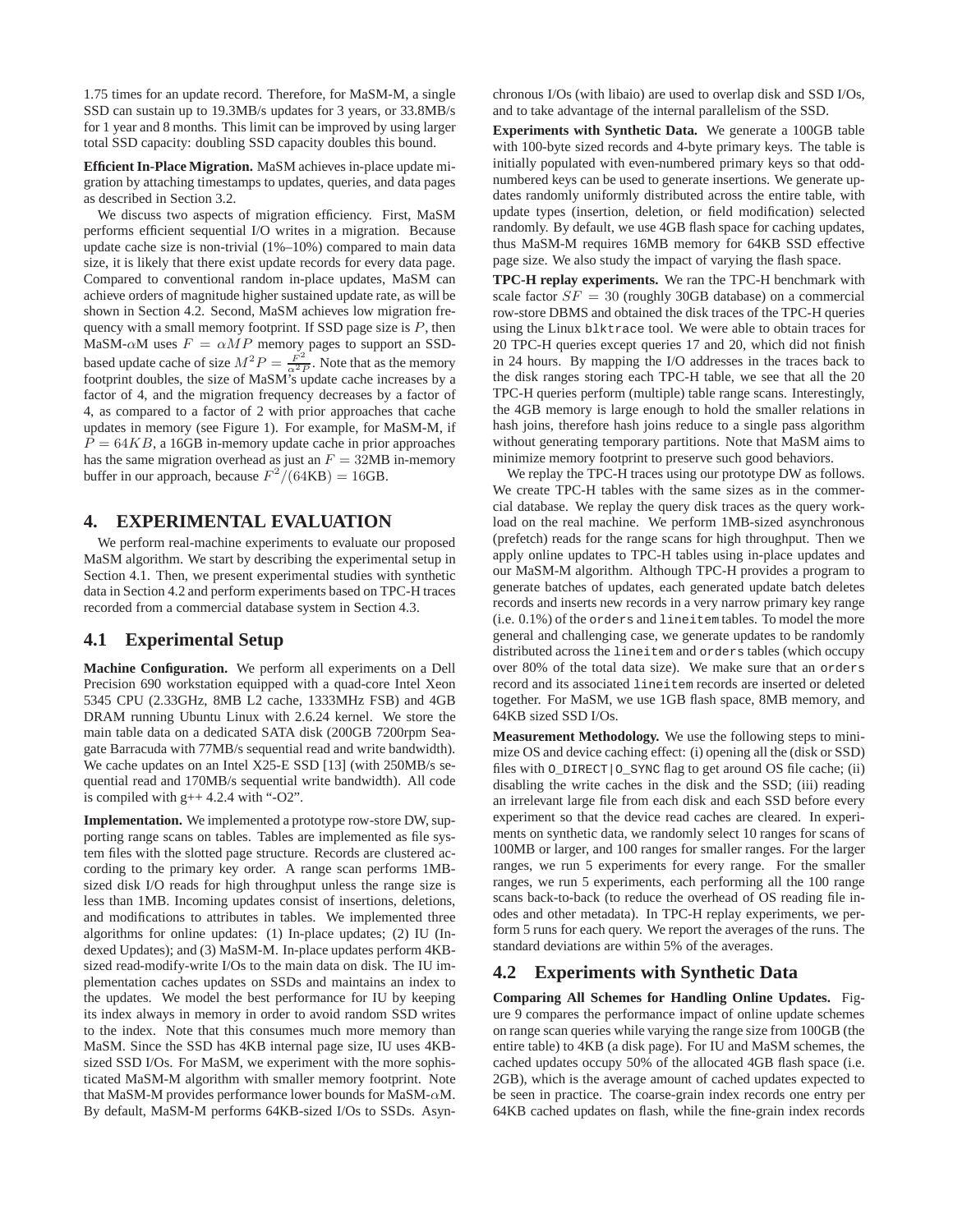

**Figure 9: Comparing the impact of online update schemes on range scan performance (normalized to scans without updates).**



**Figure 10: MaSM range scans varying updates cached in SSD.**

one entry per 4KB cached updates. All the bars are normalized to the execution time of range scans without updates.

As shown in Figure 9, range scans with in-place updates (the leftmost bars) see 1.7–3.7X slowdowns. This is because the random updates significantly disturb the sequential disk accesses of the range scans. Interestingly, as the range size reduces from 1MB to 4KB, the slowdown increases from 1.7X to 3.7X. We find that elapsed times of pure range scans reduce from 29.8ms to 12.2ms, while elapsed times of range scans with in-place updates reduce from 50.3ms to only 44.7ms. Note that the queries perform a single disk I/O for data size of 1MB or smaller. The single I/O is significantly delayed because of the random in-place updates.

As shown by the second bars in Figure 9, range scans with IU see 1.1–3.8X slowdowns. This is because IU performs a large number of random I/O reads for retrieving cached updates from the SSD. When the range size is 4KB, the SSD reads in IU can be mostly overlapped with the disk access, leading to quite low overhead.

MaSM with coarse-grain index incurs little overhead for 100MB to 100GB ranges. This is because the total size of the cached updates (2GB) is only 1/50 of the total data size. Using the coarsegrain run index, MaSM retrieves roughly 1/50 SSD data (cached updates) compared to the disk data read in the range scans. As the sequential read performance of the SSD is higher than that of the disk, MaSM can always overlap the SSD accesses with disk accesses for the large ranges.

For the smaller ranges (4KB to 10MB), MaSM with coarse-grain index incurs up to 2.9X slowdowns. For example, at 4KB ranges, MaSM has to perform 128 SSD reads of 64KB each. This takes about 36ms (mainly bounded by SSD read bandwidth), incurring 2.9X slowdown. On the other hand, MaSM with fine-grain index can narrow the search range down to 4KB SSD pages. Therefore, it performs 128 SSD reads of 4KB each. The Intel X25-E SSD is capable of supporting over 35,000 4KB random reads per second. Therefore, the 128 reads can be well overlapped with the 12.2ms 4KB range scan. Overall, MaSM with fine-grain index incurs only 4% overhead even at 4KB ranges.

**MaSM Varying Cached Update Size.** Figure 10 varies both the range size (from 100GB to 4KB) and the cached update size (from



**Figure 11: MaSM update migration.**

**Figure 12: Sustained updates per second varying SSD size in MaSM.**



**Figure 13: Range scan and MaSM performance while emulating CPU cost of query processing (10GB ranges).**

25% full to 99% full) on the SSD. We disable update migration by setting the migration threshold to be 100%. We use MaSM with fine-grain index for 4KB to 10MB ranges, and MaSM with coarsegrain index for 100MB to 100GB ranges. From Figure 10, we see that in all cases, MaSM achieves performance comparable to range scans without updates. At 4KB ranges, MaSM incurs only 3%–7% overheads. The results can be viewed from another angle. MaSM with a 25% full 4GB-sized update cache will have similar performance to MaSM with a 50% full 2GB-sized update cache. Therefore, Figure 10 also represents the performance varying flash space from 2GB to 8GB with a 50% full update cache.

**HDD as Update Cache.** We experimented with using a separate SATA disk (identical to the main disk) as the update cache in MaSM. However, the poor random read performance of the diskbased update cache results in high query overhead for small range scans. Experiments see 28.8X (4.7X) query slowdowns for 1MB (10MB) sized range scans. This shows the significance of MaSM's use of SSDs for the update cache.

**General Transactions with Read-Modify-Writes.** Given the low overhead of MaSM even at 4KB ranges, we argue that MaSM can achieve good performance for general transactions. With MaSM, the reads in transactions achieve similar performance as if there were no online updates. On the other hand, writes are appended to the in-memory buffer, resulting in low overhead.

**MaSM Migration Performance.** Figure 11 shows the performance of migrating 4GB-sized cached updates while performing a table scan. Compared to a pure table scan, the migration performs sequential writes in addition to sequential reads on the disk, leading to 2.3X execution time. The benefits of the MaSM migration scheme are as follows: (i) multiple updates to the same data page are applied together, reducing the total disk I/O operations; (ii) disk-friendly sequential writes rather than random writes are performed; and (iii) it updates main data in place. Finally, note that MaSM incurs its migration overhead orders of magnitude less frequently than prior approaches—recall Figure 1.

**Sustained Update Rate.** Figure 12 reports the sustained update throughput of in-place updates, and three MaSM schemes with different flash space. For in-place updates, we obtain the best update rate by performing only updates, without concurrent queries. For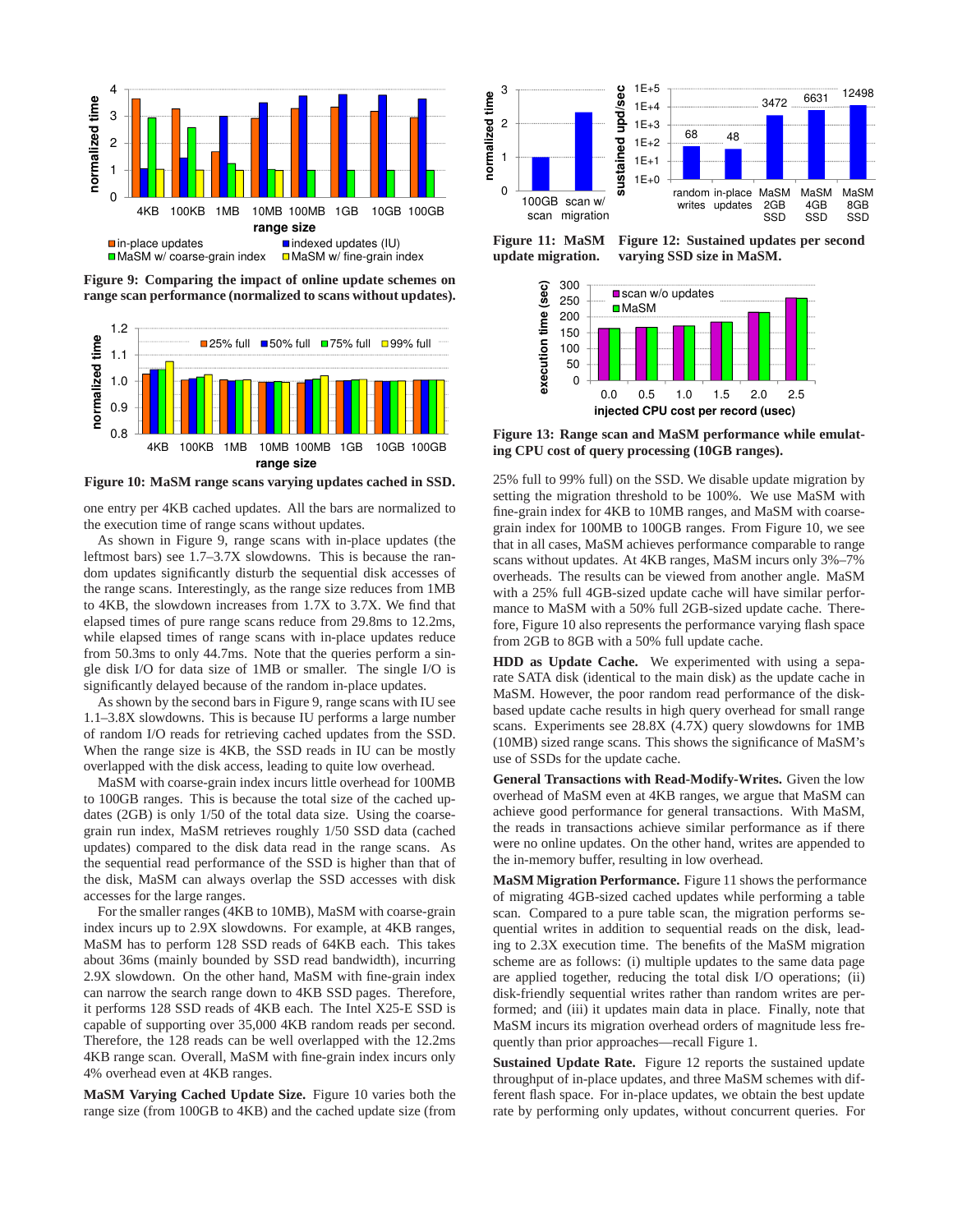

MaSM, we continuously perform table scans. The updates are sent as fast as possible so that every table scan incurs the migration of updates back to the disk. We set the migration threshold to be 50% so that in steady state, a table scan with migration is migrating updates in 50% of the flash while the other 50% of the flash is holding incoming updates. Figure 12 also shows the disk random write performance. We see that (i) compared to in-place updates, which perform random disk I/Os, MaSM schemes achieve orders of magnitude higher sustained update rates; and (ii) as expected, doubling the flash space will roughly double the sustained update rate.

**Varying CPU Cost of Query Processing.** Complex queries may perform a lot of in-memory processing after retrieving records from range scans. In Figure 13, we model query complexity by injecting CPU overhead. For every 1000 retrieved records, we inject a busy loop that takes 0.5ms, 1.0ms, 1.5ms, 2.0ms, or 2.5ms to execute. In other words, we inject 0.5us to 2.5us CPU cost per record. As shown in Figure 13, the performance is almost flat until the 1.5us point, indicating that the range scan is I/O bound. From 1.5us to 2.5us, the execution time grows roughly linearly, indicating that the range scan is CPU bound. Most importantly, we see that range scans with MaSM have indistinguishable performance compared with pure range scans for all cases. The CPU overhead for merging cached updates with main data is insignificant compared to (i) asynchronous I/Os when the query is I/O bound and (ii) in-memory query overhead when the query is CPU bound.

### **4.3 TPC-H Replay Experiments**

Figure 14 shows the execution times of the TPC-H replay experiments (in 1000s seconds). The left bar is the query execution time without updates; the middle bar is the query execution time with concurrent in-place updates; the right bar is the query execution time with online updates using MaSM. For the MaSM algorithm, the flash space is 50% full at the start of the query. MaSM divides the flash space to maintain cached updates per table (for orders table and lineitem table in the TPC-H experiments).

From Figure 14, we see that in-place updates incur 1.6–2.2X slowdowns. In contrast, compared to pure queries without updates, MaSM achieves very similar performance (with up to 1% difference), providing fresh data with little I/O overhead. Note that the queries typically consist of multiple (concurrent) range scan operations on multiple tables. Therefore, the results also show that MaSM can handle multiple concurrent range scans well.

### **5. DISCUSSION AND RELATED WORK**

**In-Memory and External Data Structures.** Our MaSM design extends prior work on in-memory differential updates [11, 22] to overcome the limitation on high migration costs vs. large memory footprint. We assume I/O to be the main bottleneck for DW queries and therefore the focus of our design is mainly on the I/O behaviors. On the other hand, prior differential update approaches propose efficient in-memory data structures, which is orthogonal to the MaSM design, and may be applied to MaSM to improve CPU performance for CPU-intensive workloads.

Moreover, MaSM may benefit from clever data structures for enhancing external sorting. For example, partitioned B-trees [10] store sorted runs as portions in a B-tree in order to support effective value-based prefetching during merging. MaSM can employ partitioned B-trees to organize materialized sorted runs. Note that MaSM has key features beyond data structures for sorted runs, including the insight for materializing and reusing sorted runs, the careful orchestration of updates, queries, and migrations, and the trade-off between memory footprint and SSD writes.

**Shared-Nothing Architectures.** Large analytical DWs often employ a shared-nothing architecture for achieving scalable performance [2]. The system consists of multiple machine nodes with local storage connected by a local area network. The main data is distributed across multiple machine nodes by using hash partitioning or range partitioning. Incoming updates are mapped and sent to individual machine nodes, and data analysis queries often are executed in parallel on many machine nodes. Because updates and queries are eventually decomposed into operations on individual machine nodes, we can apply MaSM algorithms on a per-machinenode basis. Note that recent data center discussions show that it is reasonable to enhance every machine node with SSDs [1].

**Secondary Index.** We discuss how to support index scans in MaSM. Given a secondary index on Y and a range  $[Y_{begin}, Y_{end}]$ , an index scan is often served in two steps in a database. In the first step, the secondary index is searched to retrieve all the record pointers within the range. In the second step, the record pointers are used to retrieve the records. An optimization for disk performance is to sort the record pointers according to the physical storage order of the records between the two steps.

For every retrieved record, MaSM can use the key (primary key or RID) of the record to look up corresponding cached updates and then merge them. However, we must deal with the special case where Y is modified in an incoming update: We build a *secondary update index* for all the update records that contain any Y value, comprised of a read-only index on every materialized sorted run and an in-memory index on the unsorted updates. The index scan searches this secondary update index to find any update records that fall into the desired range  $[Y_{begin}, Y_{end}]$ . In this way, MaSM can provide functionally correct support for secondary indexes.

**Multiple Sort Orders.** Heavily optimized for read accesses, columnstore DWs can maintain multiple copies of the data in different sort orders (a.k.a. projections) [22, 23]. For example, in addition to a prevailing sort order of a table, one can optimize a specific query by storing the columns in an order that is most performance friendly for the query. However, multiple sort orders present a challenge for differential updates; prior work does not handle this case [11].

One way to support multiple sort orders would be to treat columns with different sort orders as different tables, and to build different update caches for them. This approach would require that every